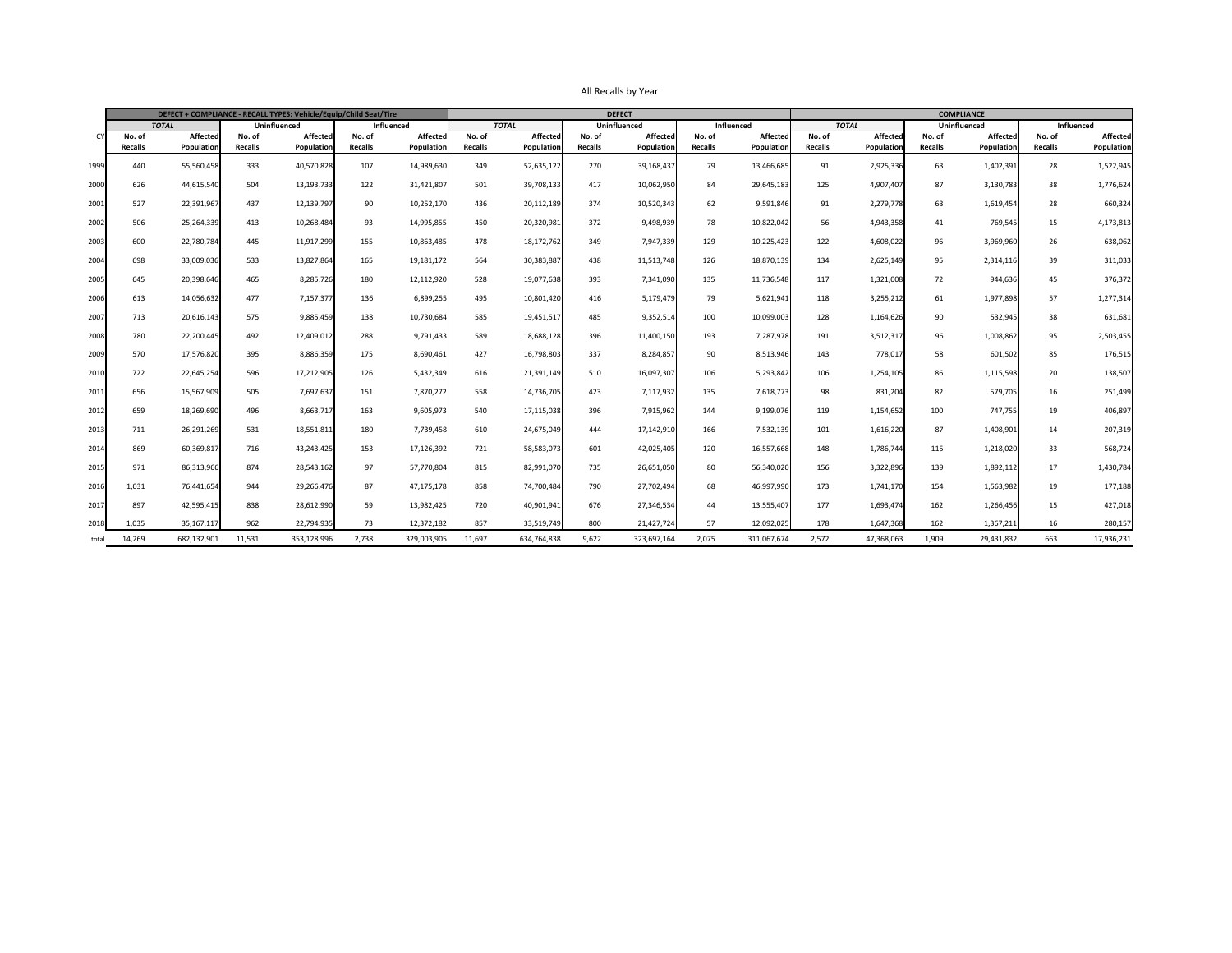|       |                |                 |                | DEFECT + COMPLIANCE - RECALL TYPE: Vehicle only |                |                   |                |                 |                | <b>DEFECT</b>   |                |                 | <b>COMPLIANCE</b> |              |                     |                 |                   |                   |  |
|-------|----------------|-----------------|----------------|-------------------------------------------------|----------------|-------------------|----------------|-----------------|----------------|-----------------|----------------|-----------------|-------------------|--------------|---------------------|-----------------|-------------------|-------------------|--|
|       | <b>TOTAL</b>   |                 |                | Uninfluenced                                    |                | <b>Influenced</b> |                | <b>TOTAL</b>    |                | Uninfluenced    |                | Influenced      |                   | <b>TOTAL</b> | <b>Uninfluenced</b> |                 | <b>Influenced</b> |                   |  |
|       | No. of         | <b>Affected</b> | No. of         | <b>Affected</b>                                 | No. of         | Affectec          | No. of         | <b>Affected</b> | No. of         | <b>Affected</b> | No. of         | <b>Affected</b> | No. of            | Affected     | No. of              | <b>Affected</b> | No. of            | <b>Affected</b>   |  |
|       | <b>Recalls</b> | Population      | <b>Recalls</b> | Population                                      | <b>Recalls</b> | Population        | <b>Recalls</b> | Population      | <b>Recalls</b> | Population      | <b>Recalls</b> | Population      | <b>Recalls</b>    | Population   | <b>Recalls</b>      | Population      | <b>Recalls</b>    | <b>Population</b> |  |
| 1999  | 395            | 19,376,291      | 298            | 7,727,007                                       | 97             | 11,649,284        | 312            | 16,506,436      | 240            | 6,348,471       | 72             | 10,157,965      | 83                | 2,869,855    | 58                  | 1,378,536       | 25                | 1,491,319         |  |
| 2000  | 541            | 24,636,743      | 443            | 12,109,060                                      | 98             | 12,527,683        | 432            | 20,012,869      | 357            | 8,979,092       | 75             | 11,033,777      | 109               | 4,623,874    | 86                  | 3,129,968       | 23                | 1,493,906         |  |
| 200   | 453            | 13,626,263      | 376            | 10,087,582                                      | 77             | 3,538,681         | 379            | 11,845,190      | 322            | 8,833,836       | 57             | 3,011,354       | 74                | 1,781,073    | 54                  | 1,253,746       | 20                | 527,327           |  |
| 2002  | 434            | 18,435,673      | 347            | 8,428,887                                       | 87             | 10,006,786        | 385            | 17,564,390      | 310            | 7,715,669       | 75             | 9,848,721       | 49                | 871,283      | 37                  | 713,218         | 12                | 158,065           |  |
| 2003  | 527            | 19,062,913      | 398            | 10,106,570                                      | 129            | 8,956,343         | 429            | 15,318,677      | 311            | 6,703,359       | 118            | 8,615,318       | 98                | 3,744,236    | 87                  | 3,403,211       | 11                | 341,025           |  |
| 2004  | 600            | 30,806,580      | 459            | 11,776,617                                      | 141            | 19,029,963        | 493            | 28,358,599      | 375            | 9,516,758       | 118            | 18,841,841      | 107               | 2,447,981    | 84                  | 2,259,859       | 23                | 188,122           |  |
| 2005  | 562            | 18,962,510      | 406            | 7,144,357                                       | 156            | 11,818,153        | 472            | 18,170,464      | 346            | 6,637,314       | 126            | 11,533,150      | 90                | 792,046      | 60                  | 507,043         | 30                | 285,003           |  |
| 2006  | 490            | 11,203,534      | 395            | 5,048,886                                       | 95             | 6,154,648         | 415            | 8,741,175       | 341            | 3,199,985       | 74             | 5,541,190       | 75                | 2,462,359    | 54                  | 1,848,901       | 21                | 613,458           |  |
| 2007  | 587            | 14,816,417      | 485            | 5,723,710                                       | 102            | 9,092,707         | 502            | 14, 147, 352    | 408            | 5,506,005       | 94             | 8,641,347       | 85                | 669,065      | 77                  | 217,705         | 8                 | 451,360           |  |
| 2008  | 683            | 10,207,696      | 412            | 3,525,247                                       | 271            | 6,682,449         | 528            | 8,268,650       | 337            | 2,780,964       | 191            | 5,487,686       | 155               | 1,939,046    | 75                  | 744,283         | 80                | 1,194,763         |  |
| 2009  | 491            | 16,125,894      | 337            | 8,034,580                                       | 154            | 8,091,314         | 369            | 15,439,188      | 287            | 7,442,272       | 82             | 7,996,916       | 122               | 686,706      | 50                  | 592,308         | 72                | 94,398            |  |
| 2010  | 647            | 19,691,419      | 527            | 14,309,503                                      | 120            | 5,381,916         | 561            | 18,509,824      | 458            | 13,248,247      | 103            | 5,261,577       | 86                | 1,181,595    | 69                  | 1,061,256       | 17                | 120,339           |  |
| 201   | 597            | 13,612,039      | 451            | 6,586,549                                       | 146            | 7,025,490         | 504            | 12,942,835      | 373            | 6,168,676       | 131            | 6,774,159       | 93                | 669,204      | 78                  | 417,873         | 15                | 251,331           |  |
| 2012  | 582            | 16,486,229      | 435            | 6,981,502                                       | 147            | 9,504,727         | 486            | 15,547,061      | 346            | 6,370,130       | 140            | 9,176,931       | 96                | 939,168      | 89                  | 611,372         |                   | 327,796           |  |
| 2013  | 628            | 20,260,042      | 462            | 13, 145, 729                                    | 166            | 7,114,313         | 543            | 19,323,550      | 385            | 12,347,064      | 158            | 6,976,486       | 85                | 936,492      | 77                  | 798,665         | 8                 | 137,827           |  |
| 2014  | 771            | 50,032,376      | 649            | 41,217,262                                      | 122            | 8,815,114         | 654            | 48,848,626      | 543            | 40,033,933      | 111            | 8,814,693       | 117               | 1,183,750    | 106                 | 1,183,329       | 11                | 421               |  |
| 2015  | 863            | 49,865,402      | 788            | 27,094,968                                      | 75             | 22,770,434        | 728            | 47,746,174      | 658            | 25,388,778      | 70             | 22,357,396      | 135               | 2,119,228    | 130                 | 1,706,190       | 5                 | 413,038           |  |
| 2016  | 919            | 50,566,924      | 860            | 22,456,964                                      | 59             | 28,109,960        | 775            | 49,033,322      | 717            | 20,987,400      | 58             | 28,045,922      | 144               | 1,533,602    | 143                 | 1,469,564       |                   | 64,038            |  |
| 2017  | 810            | 30,668,647      | 761            | 23,986,162                                      | 49             | 6,682,485         | 651            | 29,738,239      | 610            | 23, 282, 832    | 41             | 6,455,407       | 159               | 930,408      | 151                 | 703,330         | 8                 | 227,078           |  |
| 2018  | 914            | 29,317,530      | 859            | 21,179,854                                      | 55             | 8,137,676         | 763            | 27,967,479      | 710            | 19,903,375      | 53             | 8,064,104       | 151               | 1,350,051    | 149                 | 1,276,479       |                   | 73,572            |  |
| total | 12,494         | 477,761,122     | 10,148         | 266,670,996                                     | 2,346          | 211,090,126       | 10,381         | 444,030,100     | 8,434          | 241,394,160     | 1,947          | 202,635,940     | 2,113             | 33,731,022   | 1,714               | 25,276,836      | 399               | 8,454,186         |  |

## Vehicle Recall Summary by Year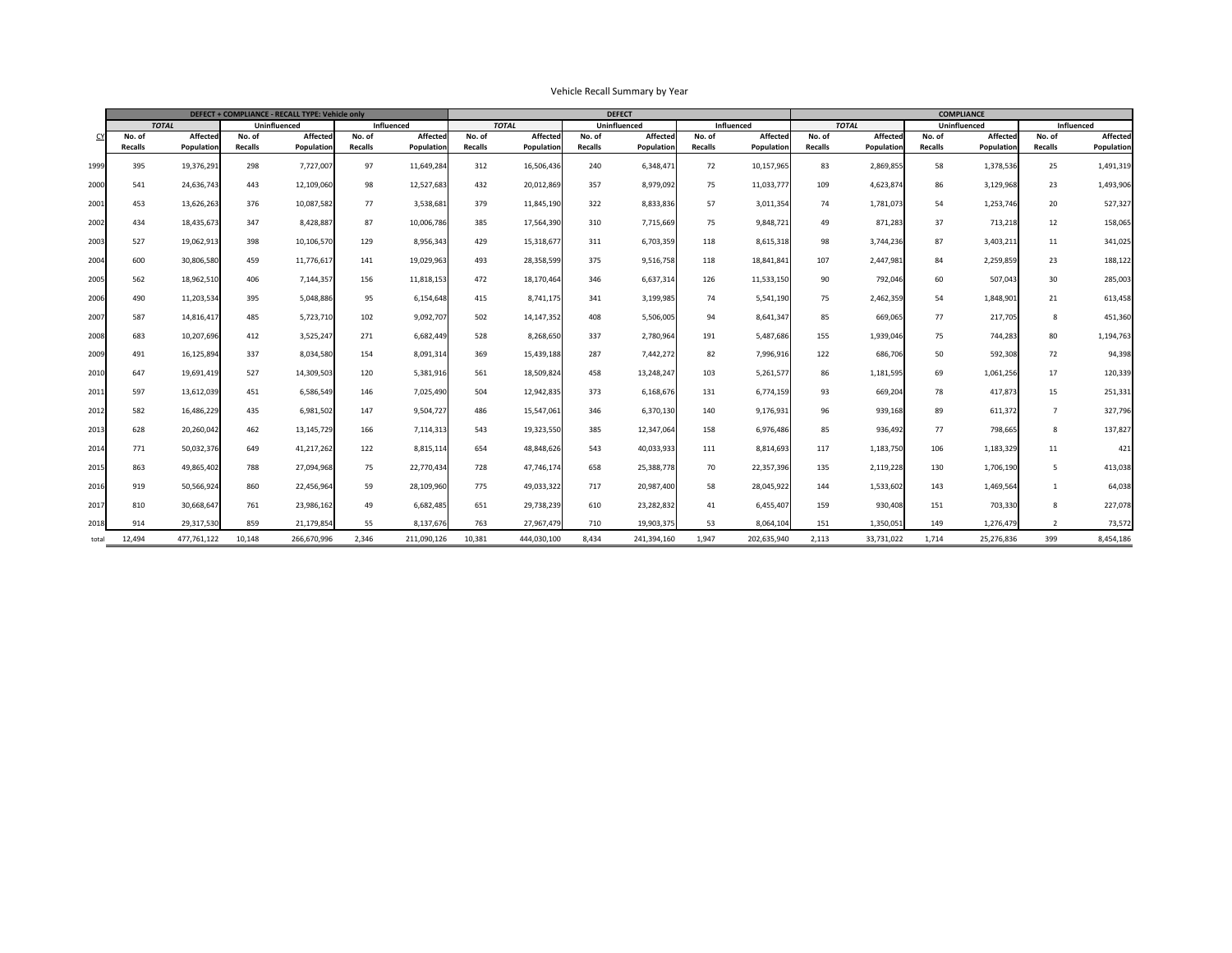| DEFECT + COMPLIANCE - RECALL TYPE: Equipment only |                |                                     |                |                   |                 |                 |                |                 |                     | <b>DEFECT</b>   |                   | <b>COMPLIANCE</b> |                |                   |                |                   |                |                 |
|---------------------------------------------------|----------------|-------------------------------------|----------------|-------------------|-----------------|-----------------|----------------|-----------------|---------------------|-----------------|-------------------|-------------------|----------------|-------------------|----------------|-------------------|----------------|-----------------|
|                                                   |                | <b>Uninfluenced</b><br><b>TOTAL</b> |                | <b>Influenced</b> |                 |                 | <b>TOTAL</b>   |                 | <b>Uninfluenced</b> |                 | <b>Influenced</b> |                   | <b>TOTAL</b>   | Uninfluenced      |                | <b>Influenced</b> |                |                 |
|                                                   | No. of         | <b>Affected</b>                     | No. of         | <b>Affected</b>   | No. of          | <b>Affected</b> | No. of         | <b>Affected</b> | No. of              | <b>Affected</b> | No. of            | <b>Affected</b>   | No. of         | <b>Affected</b>   | No. of         | <b>Affected</b>   | No. of         | <b>Affected</b> |
|                                                   | <b>Recalls</b> | Population                          | <b>Recalls</b> | <b>Population</b> | <b>Recalls</b>  | Population      | <b>Recalls</b> | Population      | <b>Recalls</b>      | Population      | <b>Recalls</b>    | <b>Population</b> | <b>Recalls</b> | <b>Population</b> | <b>Recalls</b> | Population        | <b>Recalls</b> | Population      |
| 1999                                              | 33             | 33,851,801                          | 26             | 32,830,936        |                 | 1,020,865       | 29             | 33,796,543      | 25                  | 32,807,304      |                   | 989,239           |                | 55,258            |                | 23,632            |                | 31,626          |
| 2000                                              | 73             | 1,182,952                           | 55             | 1,071,308         | 18              | 111,644         | 61             | 1,118,570       | 55                  | 1,071,308       | 6                 | 47,262            | 12             | 64,382            |                |                   | 12             | 64,382          |
| 2001                                              | 56             | 1,028,192                           | 47             | 894,272           | 9               | 133,920         | 45             | 586,621         | 42                  | 563,039         | $\overline{3}$    | 23,582            | 11             | 441,571           |                | 331,233           | 6              | 110,338         |
| 2002                                              | 51             | 1,104,284                           | 49             | 1,049,893         |                 | 54,391          | 51             | 1,104,284       | 49                  | 1,049,893       |                   | 54,391            |                |                   |                |                   |                |                 |
| 2003                                              | 60             | 1,373,197                           | 40             | 1,097,098         | 20              | 276,099         | 43             | 630,758         | 34                  | 532,159         | - q               | 98,599            | 17             | 742,439           |                | 564,939           | 11             | 177,500         |
| 2004                                              | 78             | 1,273,691                           | 55             | 1,124,108         | 23              | 149,583         | 58             | 1,102,432       | 50                  | 1,074,134       | 8                 | 28,298            | 20             | 171,259           |                | 49,974            | 15             | 121,285         |
| 2005                                              | 71             | 1,088,242                           | 48             | 804,914           | 23              | 283,328         | 49             | 648,026         | 41                  | 456,067         |                   | 191,959           | 22             | 440,216           |                | 348,847           | 15             | 91,369          |
| 2006                                              | 96             | 2,133,644                           | 56             | 1,456,313         | 40              | 677,331         | 59             | 1,468,717       | 55                  | 1,455,242       |                   | 13,475            | 37             | 664,927           |                | 1,071             | 36             | 663,856         |
| 2007                                              | 108            | 1,760,379                           | 78             | 1,526,717         | 30 <sup>°</sup> | 233,662         | 73             | 1,552,982       | 72                  | 1,497,982       |                   | 55,000            | 35             | 207,397           |                | 28,735            | 29             | 178,662         |
| 2008                                              | 66             | 2,630,738                           | 50             | 1,321,754         | 16              | 1,308,984       | 48             | 1,311,542       | 47                  | 1,311,250       |                   | 292               | 18             | 1,319,196         |                | 10,504            | 15             | 1,308,692       |
| 2009                                              | 64             | 750,794                             | 47             | 659,693           | 17              | 91,10           | 49             | 667,196         | 44                  | 658,157         |                   | 9,039             | 15             | 83,598            |                | 1,536             | 12             | 82,062          |
| 2010                                              | 55             | 2,843,584                           | 49             | 2,793,151         |                 | 50,433          | 47             | 2,803,408       | 44                  | 2,771,143       |                   | 32,265            |                | 40,176            |                | 22,008            |                | 18,168          |
| 2011                                              | 54             | 625,545                             | 50             | 575,010           | 4               | 50,535          | 51             | 604,075         | 48                  | 553,708         | $\overline{3}$    | 50,367            |                | 21,470            |                | 21,302            |                | 168             |
| 2012                                              | 55             | 575,584                             | 41             | 523,219           | 14              | 52,365          | 40             | 488,962         | 36                  | 466,817         |                   | 22,145            | 15             | 86,622            |                | 56,402            | 10             | 30,220          |
| 2013                                              | 69             | 4,526,541                           | 56             | 3,940,577         | 13              | 585,964         | 58             | 3,931,549       | 50                  | 3,375,896       | 8                 | 555,653           | 11             | 594,992           | 6              | 564,681           | 5              | 30,311          |
| 2014                                              | 79             | 2,121,305                           | 55             | 1,686,566         | 24              | 434,739         | 57             | 1,771,149       | 52                  | 1,685,872       | -5                | 85,277            | 22             | 350,156           |                | 694               | 19             | 349,462         |
| 2015                                              | 91             | 35,792,219                          | 73             | 937,030           | 18              | 34,855,189      | 76             | 34,692,644      | 67                  | 800,020         | 9                 | 33,892,624        | 15             | 1,099,575         | 6              | 137,010           | 9              | 962,565         |
| 2016                                              | 91             | 25,303,256                          | 68             | 6,307,544         | 23              | 18,995,712      | 72             | 25,201,060      | 62                  | 6,248,992       | 10                | 18,952,068        | 19             | 102,196           | 6              | 58,552            | 13             | 43,644          |
| 2017                                              | 72             | 10,553,647                          | 64             | 3,429,180         | 8               | 7,124,467       | 61             | 10,512,462      | 58                  | 3,412,462       | $\overline{3}$    | 7,100,000         | 11             | 41,185            | 6              | 16,718            | $\overline{5}$ | 24,467          |
| 2018                                              | 110            | 5,640,710                           | 94             | 1,560,687         | 16              | 4,080,023       | 87             | 5,501,786       | 83                  | 1,473,865       |                   | 4,027,921         | 23             | 138,924           | 11             | 86,822            | 12             | 52,102          |
| total                                             | 1,432          | 136,160,305                         | 1,101          | 65,589,970        | 331             | 70,570,335      | 1,114          | 129,494,766     | 1,014               | 63,265,310      | 100               | 66,229,456        | 318            | 6,665,539         | 87             | 2,324,660         | 231            | 4,340,879       |

## Equipment Recall Summary by Year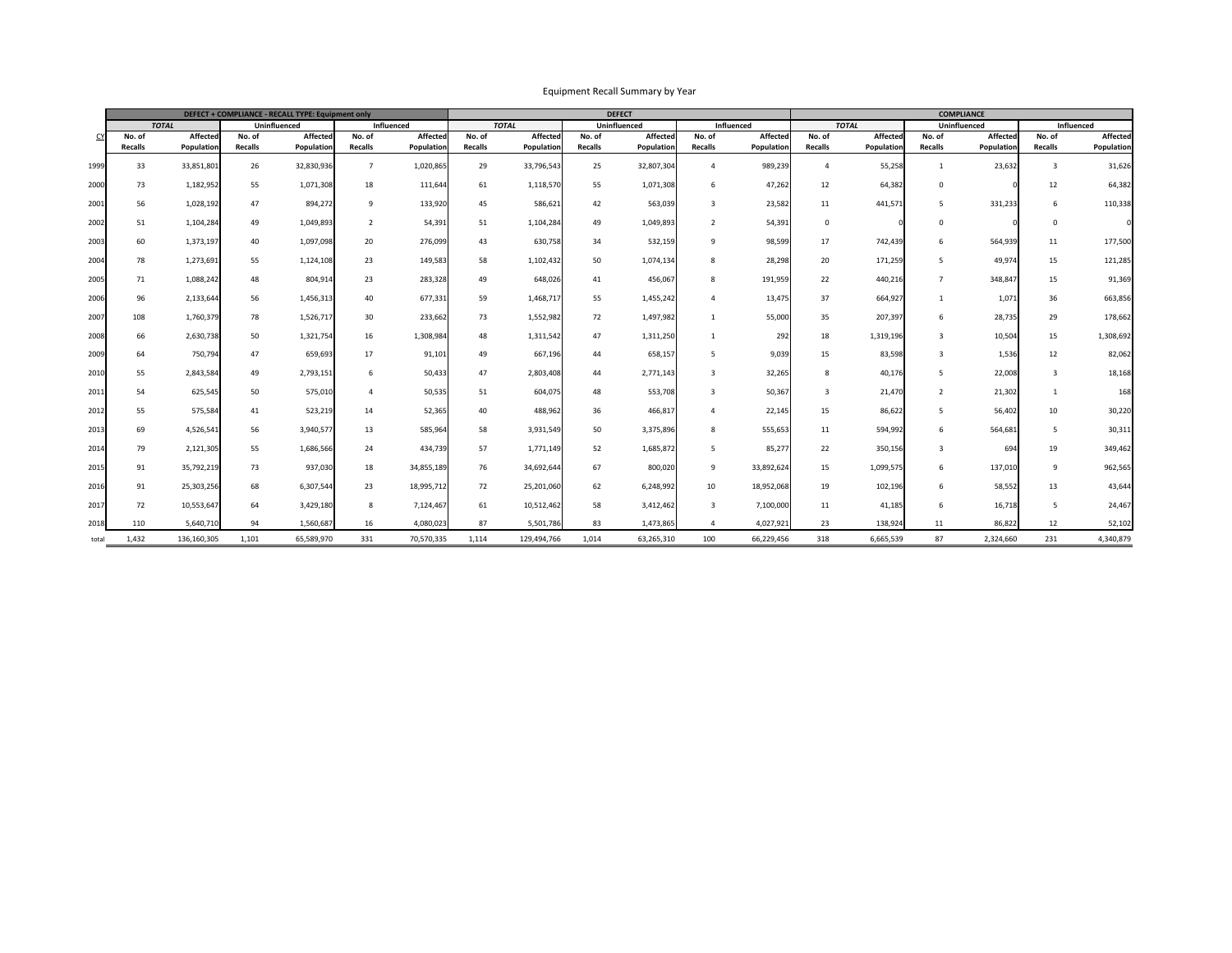```
Affected
        Population
Influenced
```

|              |                |                   |                     | DEFECT + COMPLIANCE - RECALL TYPE: Child Seat only |                   |                   |                 |                 |                     | <b>DEFECT</b>     |                | <b>COMPLIANCE</b> |                |                     |                |                   |                |            |
|--------------|----------------|-------------------|---------------------|----------------------------------------------------|-------------------|-------------------|-----------------|-----------------|---------------------|-------------------|----------------|-------------------|----------------|---------------------|----------------|-------------------|----------------|------------|
| <b>TOTAL</b> |                |                   | <b>Uninfluenced</b> |                                                    | <b>Influenced</b> |                   | <b>TOTAL</b>    |                 | <b>Uninfluenced</b> |                   | Influenced     |                   | <b>TOTAL</b>   | <b>Uninfluenced</b> |                | Influenced        |                |            |
|              | No. of         | <b>Affected</b>   | No. of              | <b>Affected</b>                                    | No. of            | <b>Affected</b>   | No. of          | <b>Affected</b> | No. of              | <b>Affected</b>   | No. of         | <b>Affected</b>   | No. of         | Affected            | No. of         | <b>Affected</b>   | No. of         | Affected   |
|              | <b>Recalls</b> | <b>Population</b> | <b>Recalls</b>      | <b>Population</b>                                  | <b>Recalls</b>    | <b>Population</b> | <b>Recalls</b>  | Population      | <b>Recalls</b>      | <b>Population</b> | <b>Recalls</b> | <b>Population</b> | <b>Recalls</b> | Population          | <b>Recalls</b> | <b>Population</b> | <b>Recalls</b> | Population |
| 1999         |                | 2,325,907         |                     | 6,426                                              | $\overline{3}$    | 2,319,481         | 4               | 2,325,807       |                     | 6,326             |                | 2,319,481         |                | 100                 |                | 100               | $\Omega$       |            |
| 2000         | 6              | 4,383,295         |                     | 815                                                | 5                 | 4,382,480         | $\overline{2}$  | 4,164,144       | $\overline{0}$      |                   |                | 4,164,144         |                | 219,151             |                | 815               | $\overline{3}$ | 218,336    |
| 2001         | 8              | 3,933,456         |                     | 153,887                                            | 3                 | 3,779,569         | $\overline{3}$  | 3,891,747       | $\overline{2}$      | 134,837           |                | 3,756,910         |                | 41,709              | 3              | 19,050            | $\overline{2}$ | 22,659     |
| 2002         | 8              | 5,044,756         |                     | 110,078                                            | 4                 | 4,934,678         | $\overline{3}$  | 973,696         |                     | 54,766            |                | 918,930           |                | 4,071,060           |                | 55,312            | $\overline{3}$ | 4,015,748  |
| 2003         | 10             | 2,343,929         |                     | 712,886                                            | 6                 | 1,631,043         | $\overline{4}$  | 2,223,232       | $\overline{2}$      | 711,726           |                | 1,511,506         |                | 120,697             |                | 1,160             |                | 119,537    |
| 2004         |                | 357,475           |                     | 355,849                                            |                   | 1,626             | $\overline{2}$  | 355,849         | $\overline{2}$      | 355,849           |                |                   |                | 1,626               |                |                   |                | 1,626      |
| 2005         |                | 213,055           |                     | 201,616                                            |                   | 11,439            | $\overline{2}$  | 200,991         |                     | 189,552           |                | 11,439            |                | 12,064              |                | 12,064            | $\Omega$       |            |
| 2006         | 5              | 129,825           |                     | 62,549                                             |                   | 67,276            |                 | 67,276          | $\overline{0}$      |                   |                | 67,276            |                | 62,549              |                | 62,549            | $\overline{0}$ |            |
| 2007         | 11             | 3,664,521         | $\overline{ }$      | 2,353,612                                          | $\overline{4}$    | 1,310,909         | $\overline{7}$  | 3,384,512       | $\overline{3}$      | 2,073,603         |                | 1,310,909         |                | 280,009             |                | 280,009           | $\mathbf 0$    |            |
| 2008         | 10             | 1,296,036         | 10                  | 1,296,036                                          | $\overline{0}$    |                   |                 | 1,130,982       |                     | 1,130,982         |                |                   |                | 165,054             | $\mathcal{B}$  | 165,054           | $\overline{0}$ |            |
| 2009         | 8              | 530,355           |                     | 22,309                                             | 4                 | 508,046           | 5               | 526,246         |                     | 18,255            |                | 507,991           |                | 4,109               |                | 4,054             |                |            |
| 2010         |                | 54,774            |                     | 54,774                                             | $\mathbf{0}$      |                   |                 | 40,982          |                     | 40,982            |                |                   |                | 13,792              |                | 13,792            | $\mathbf{0}$   |            |
| 2011         |                | 883,774           |                     | 89,527                                             | $\mathbf{1}$      | 794,247           | $\mathbf{1}$    | 794,247         | $\overline{0}$      |                   |                | 794,247           |                | 89,527              |                | 89,527            | $\overline{0}$ |            |
| 2012         |                | 71,563            |                     | 71,563                                             | $\overline{0}$    |                   |                 | 69,675          | $\overline{2}$      | 69,675            |                |                   |                | 1,888               |                | 1,888             | $\overline{0}$ |            |
| 2013         |                | 75,282            | $\overline{2}$      | 36,101                                             | $\overline{1}$    | 39,181            |                 | 2,962           |                     | 2,962             | $\Omega$       |                   |                | 72,320              |                | 33,139            |                | 39,181     |
| 2014         | 6              | 7,847,416         |                     | 16,655                                             | 5 <sup>5</sup>    | 7,830,761         | $5\overline{)}$ | 7,674,353       |                     | 16,655            |                | 7,657,698         |                | 173,063             | $\mathbf 0$    |                   |                | 173,063    |
| 2015         |                | 268,934           |                     | 213,753                                            | 3 <sup>1</sup>    | 55,181            |                 | 213,753         |                     | 213,753           | $\Omega$       |                   |                | 55,181              | $\overline{0}$ |                   | $\overline{3}$ | 55,181     |
| 2016         | $\mathsf{q}$   | 235,492           | $\overline{7}$      | 194,668                                            | $2^{\circ}$       | 40,824            | $\overline{4}$  | 159,065         | $\overline{4}$      | 159,065           | $\overline{0}$ |                   |                | 76,427              | $\overline{3}$ | 35,603            | $\overline{2}$ | 40,824     |
| 2017         |                | 751,583           | $\overline{3}$      | 751,583                                            | $\overline{0}$    |                   |                 | 207,037         |                     | 207,037           |                |                   |                | 544,546             | $\overline{2}$ | 544,546           | $\overline{0}$ |            |
| 2018         |                | 148,165           | $\overline{0}$      |                                                    |                   | 148,165           |                 |                 | $\Omega$            |                   |                |                   |                | 148,165             |                |                   |                | 148,165    |
| total        | 114            | 34,559,593        | 69                  | 6,704,687                                          | 45                | 27,854,906        | 58              | 28,406,556      | 35                  | 5,386,025         | 23             | 23,020,531        | 56             | 6,153,037           | 34             | 1,318,662         | 22             | 4,834,375  |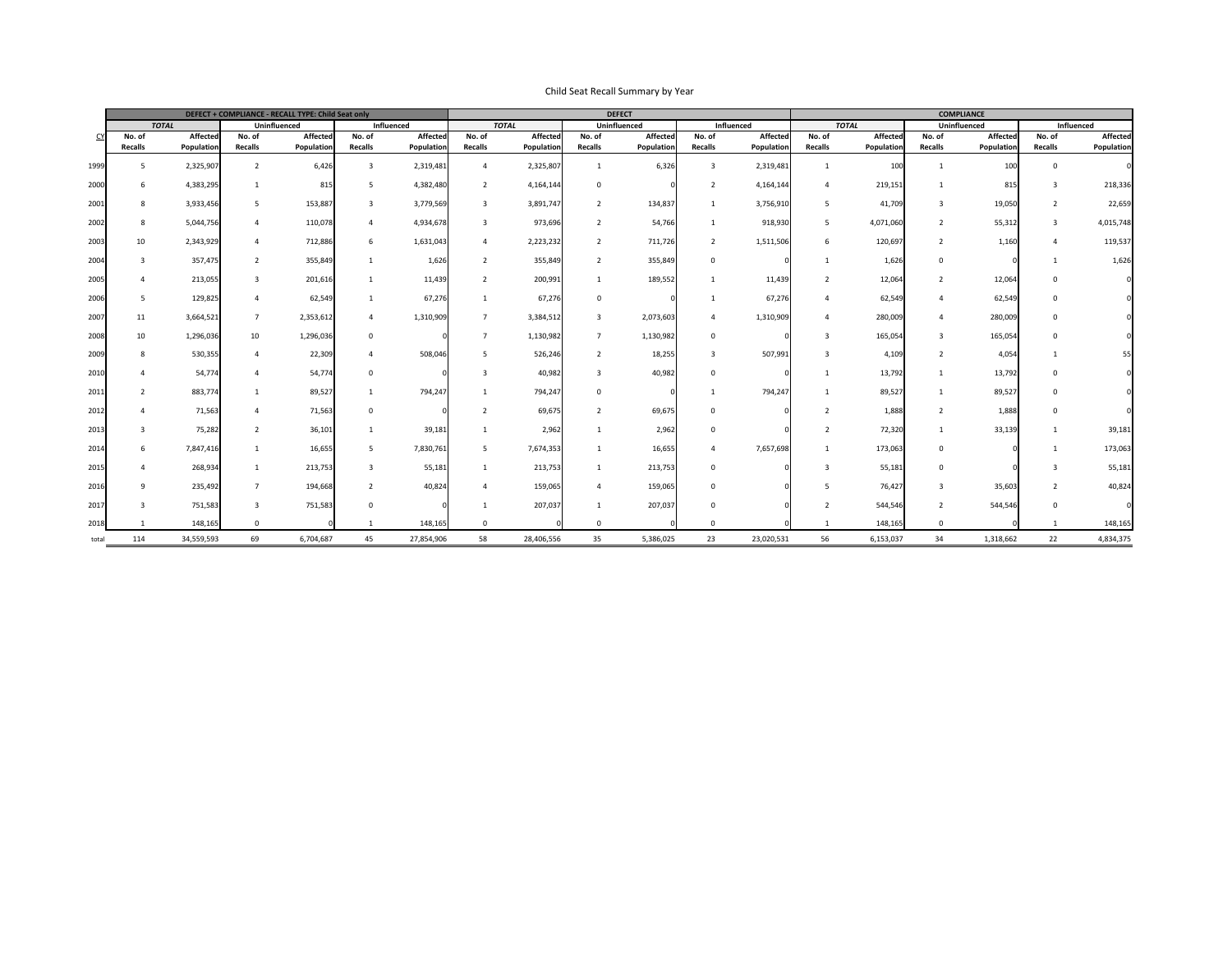| DEFECT + COMPLIANCE - RECALL TYPE: Tire only |                |                   |                 |                     |                |                   |                 |                   |                 | <b>DEFECT</b>       |                | <b>COMPLIANCE</b> |                |                 |                     |                 |                   |                   |
|----------------------------------------------|----------------|-------------------|-----------------|---------------------|----------------|-------------------|-----------------|-------------------|-----------------|---------------------|----------------|-------------------|----------------|-----------------|---------------------|-----------------|-------------------|-------------------|
|                                              | <b>TOTAL</b>   |                   |                 | <b>Uninfluenced</b> | Influenced     |                   |                 | <b>TOTAL</b>      |                 | <b>Uninfluenced</b> |                | Influenced        |                | <b>TOTAL</b>    | <b>Uninfluenced</b> |                 | <b>Influenced</b> |                   |
|                                              | No. of         | <b>Affected</b>   | No. of          | <b>Affected</b>     | No. of         | Affectec          | No. of          | <b>Affected</b>   | No. of          | Affected            | No. of         | <b>Affected</b>   | No. of         | <b>Affected</b> | No. of              | <b>Affected</b> | No. of            | <b>Affected</b>   |
|                                              | <b>Recalls</b> | <b>Population</b> | <b>Recalls</b>  | <b>Population</b>   | <b>Recalls</b> | <b>Population</b> | <b>Recalls</b>  | <b>Population</b> | <b>Recalls</b>  | Population          | <b>Recalls</b> | <b>Population</b> | <b>Recalls</b> | Population      | <b>Recalls</b>      | Population      | <b>Recalls</b>    | <b>Population</b> |
| 1999                                         |                | 6,459             |                 | 6,459               |                |                   |                 | 6,336             | $\overline{a}$  | 6,336               | $\Omega$       |                   |                | 123             |                     | 123             |                   |                   |
| 2000                                         | 6              | 14,412,550        |                 | 12,550              |                | 14,400,000        | 6               | 14,412,550        | 5               | 12,550              |                | 14,400,000        | $\Omega$       |                 |                     |                 |                   |                   |
| 2001                                         | 10             | 3,804,056         | 9               | 1,004,056           |                | 2,800,000         | 9               | 3,788,631         | 8               | 988,631             |                | 2,800,000         |                | 15,425          |                     | 15,425          |                   |                   |
| 2002                                         | 13             | 679,626           | 13              | 679,626             |                |                   | 11              | 678,611           | 11              | 678,611             | $\Omega$       |                   |                | 1,015           |                     | 1,01            |                   |                   |
| 2003                                         |                | 745               |                 | 745                 |                |                   |                 | 95 <sub>1</sub>   |                 | 95                  | $\Omega$       |                   |                | 650             |                     | 650             |                   |                   |
| 2004                                         | 17             | 571,290           | 17              | 571,290             |                |                   | 11              | 567,007           | 11              | 567,007             | $\overline{0}$ |                   |                | 4,283           |                     | 4,283           |                   |                   |
| 2005                                         |                | 134,839           | 8               | 134,839             |                |                   |                 | 58,157            |                 | 58,157              | $\Omega$       |                   |                | 76,682          |                     | 76,682          |                   |                   |
| 2006                                         | 22             | 589,629           | 22              | 589,629             |                |                   | 20              | 524,252           | 20              | 524,252             | $\overline{0}$ |                   |                | 65,377          |                     | 65,377          |                   |                   |
| 2007                                         |                | 374,826           |                 | 281,420             | $\overline{2}$ | 93,406            |                 | 366,671           | $\overline{2}$  | 274,924             |                | 91,747            |                | 8,155           |                     | 6,496           |                   | 1,659             |
| 2008                                         | 21             | 8,065,975         | 20              | 6,265,975           |                | 1,800,000         | $\sigma$        | 7,976,954         | 5               | 6,176,954           |                | 1,800,000         | 15             | 89,021          | 15                  | 89,021          |                   |                   |
| 2009                                         |                | 169,777           |                 | 169,777             |                |                   |                 | 166,173           | $\overline{4}$  | 166,173             | $\Omega$       |                   |                | 3,604           |                     | 3,60            |                   |                   |
| 2010                                         | 16             | 55,477            | 16              | 55,477              |                |                   |                 | 36,935            | 5               | 36,935              | $\overline{0}$ |                   | 11             | 18,542          | 11                  | 18,542          | $\Omega$          |                   |
| 2011                                         | $\overline{3}$ | 446,551           | $\mathbf{3}$    | 446,551             | $\overline{0}$ |                   | $\overline{2}$  | 395,548           | $2\overline{ }$ | 395,548             | $\overline{0}$ |                   |                | 51,003          |                     | 51,003          | $\overline{0}$    |                   |
| 2012                                         | 18             | 1,136,314         | 16              | 1,087,433           | $\overline{2}$ | 48,881            | 12              | 1,009,340         | 12              | 1,009,340           | $\overline{0}$ |                   |                | 126,974         |                     | 78,093          |                   | 48,881            |
| 2013                                         | 11             | 1,429,404         | 11              | 1,429,404           | $\overline{0}$ |                   | 8               | 1,416,988         | 8               | 1,416,988           | $\overline{0}$ |                   |                | 12,416          |                     | 12,416          | $\overline{0}$    |                   |
| 2014                                         | 13             | 368,720           | 11              | 322,942             | $\overline{2}$ | 45,778            | $5\overline{)}$ | 288,945           | $5\overline{)}$ | 288,945             | $\overline{0}$ |                   | -8             | 79,775          | 6                   | 33,997          | $\overline{2}$    | 45,778            |
| 2015                                         | 13             | 387,411           | 12              | 297,411             |                | 90,000            | 10              | 338,499           | 9               | 248,499             |                | 90,000            |                | 48,912          |                     | 48,912          |                   |                   |
| 2016                                         | 12             | 335,982           | 9               | 307,300             | $\overline{3}$ | 28,682            | $\overline{7}$  | 307,037           | $\overline{7}$  | 307,037             | $\overline{0}$ |                   |                | 28,945          | $\overline{2}$      | 263             | $\overline{3}$    | 28,682            |
| 2017                                         | 12             | 621,538           | 10 <sup>1</sup> | 446,065             | $2^{\circ}$    | 175,473           | $\overline{7}$  | 444,203           | $\overline{7}$  | 444,203             | $\overline{0}$ |                   |                | 177,335         | $\overline{3}$      | 1,862           |                   | 175,473           |
| 2018                                         | 10             | 60,712            | 9               | 54,394              |                | 6,318             |                 | 50,484            | $\overline{7}$  | 50,484              | $\Omega$       |                   |                | 10,228          |                     | 3,910           |                   | 6,318             |
| total                                        | 229            | 33,651,881        | 213             | 14,163,343          | 16             | 19,488,538        | 144             | 32,833,416        | 139             | 13,651,669          |                | 19,181,747        | 85             | 818,465         | 74                  | 511,674         | 11                | 306,791           |

## Tire Recall Summary by Year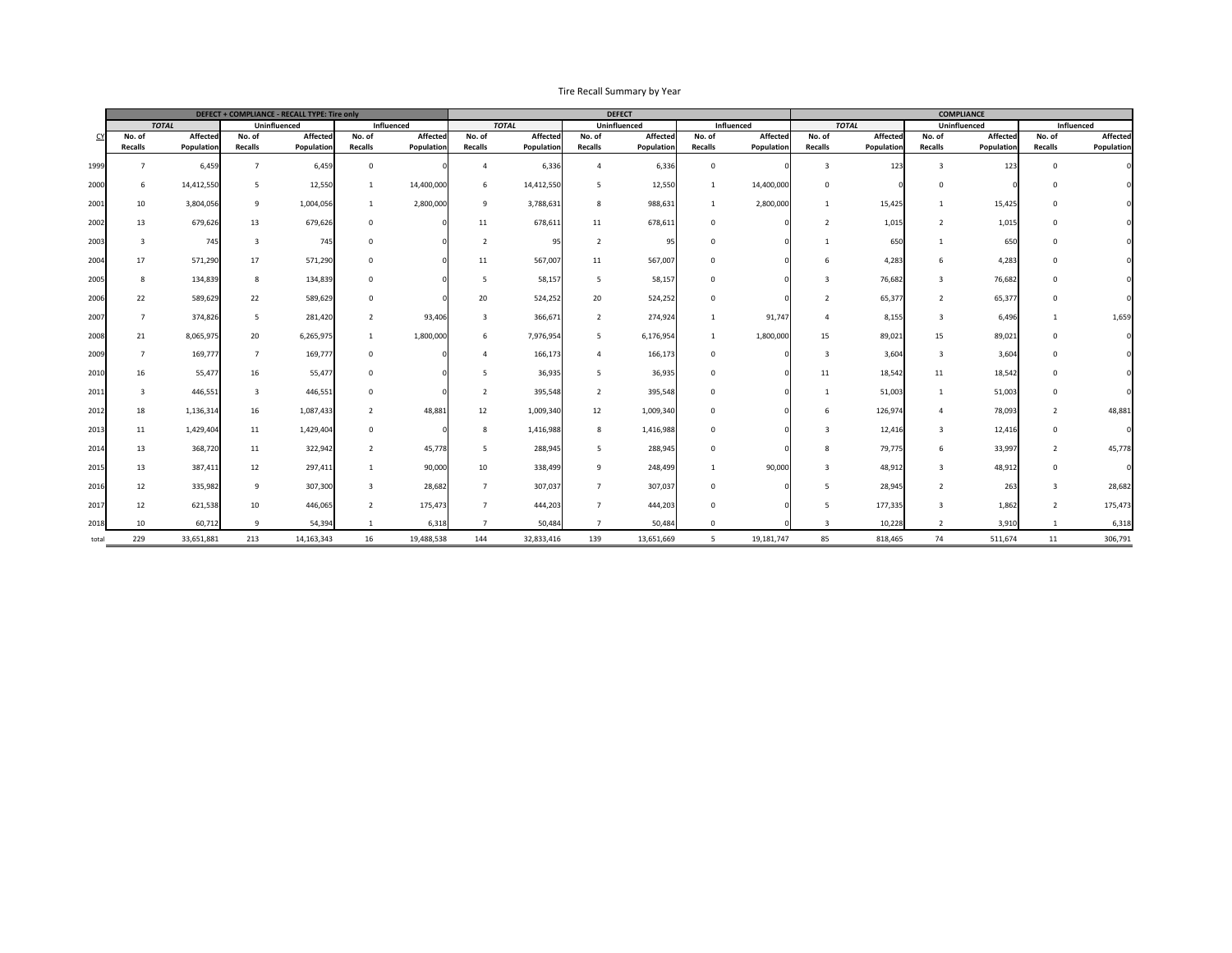